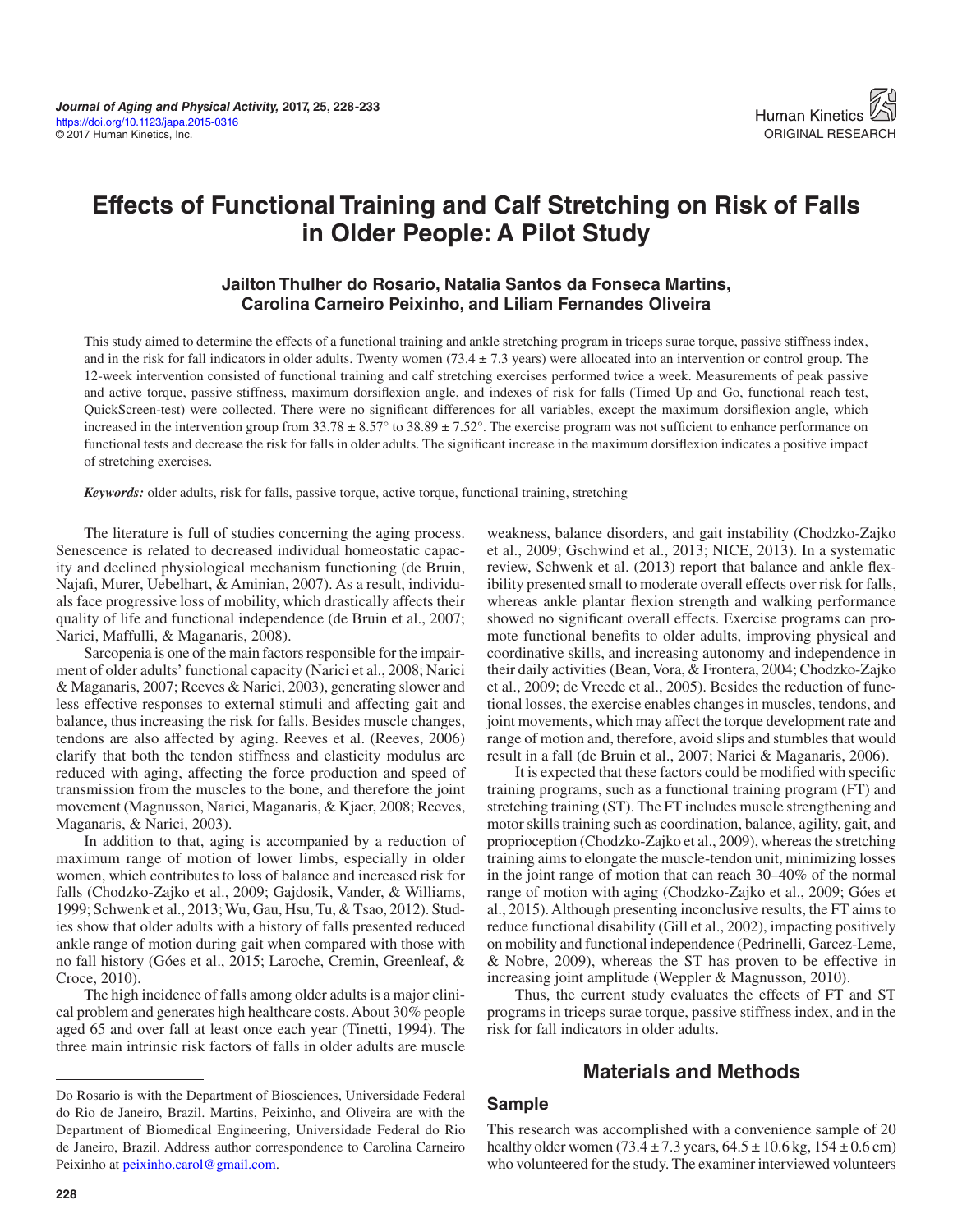over 60 through anamnesis and the Physical Activity Readiness Questionnaire (PAR-Q), and those with a history of chronic degenerative diseases of the lower limbs or musculoskeletal injuries were excluded from the research. Besides that, the presence of cognitive impairment was evaluated by the Mini-Mental State Examination, following the cut-off points established by Bertolucci, Brucki, Campacci, and Juliano (1994): 13 points for illiterate seniors, 18 points for seniors with up to 8 years of formal education, and 26 points for those with more than 8 years of formal education. All participants presented no suspicion of cognitive impairment. Each volunteer reported the list of drugs in constant use in the last 3 months. The use of four or more drugs, excluding vitamins and dietary supplements, and the use of any psychotropic medication (substances that act on the central nervous system and that are used in the treatment of mental disorders) was considered a positive response to the fall risk and prevented participation in the study.

The participants were randomly allocated into the intervention  $(IG; n = 10)$  or control group  $(CG; n = 10)$ . The participants were fully informed of the procedures and purpose of this study and they signed an informed consent form. The study was approved by the Ethics Committee of the University Hospital Research Center.

### **Instrumentation**

An isokinetic dynamometer (Biodex System 4, New York, USA) was used to measure plantar flexion passive and active torque. The risk for falls was assessed with the following tools: the Timed Up and Go test (TUG) (Bischoff et al., 2003; Podsiadlo & Richardson, 1991); the Functional Reach Test (FRT) (Duncan, Weiner, Chandler, & Studenski, 1990); and The NeuRA QuickScreen © Clinical Falls Risk Assessment (or QuickScreen for short; Sydney, AU), based on professor Stephen Lord's Physiological Profile Assessment (Tiedemann, Lord, & Sherrington, 2010; Tiedemann, 2006).

### **Tests Protocols**

Before and after the 12-week training, participants were submitted to active and passive peak torque measurement and to the tests: TUG, FRT, and QuickScreen test.

The TUG test evaluates mobility through the measurement of the time used to complete a 3-m gait. Subjects were asked to sit in a chair (height of 50 cm) with the back against the backrest, arms beside the trunk, and the feet parallel. After the verbal command (the word 'go'), they should stand up and walk the 3-m distance at a comfortable and secure pace, turn back, and sit again. The test was conducted twice (the first trial was a familiarization procedure) and the result of the second trial was used for statistical analysis. The test evaluation criteria are as follows: less than  $10 s =$  low risk for falling;  $10-20$  s = medium risk for falls; up to  $20$  s = high risk for falls. The TUG has a good reliability (Bischoff et al., 2003) and is recommended by the American Geriatrics Society as a screening test and as a routine for evaluating risk for falls (Barry, Galvin, Keogh, Horgan, & Fahey, 2014).

The FRT analyzes changes in dynamic postural control through the quantification of the maximum anterior displacement of the trunk without loss of balance. The functional reach is the difference between arm's length and maximal forward reach, using a fixed base of support (Duncan et al., 1990). The test consisted of asking standing barefoot subjects to reach with the left hand horizontally forward (90° shoulder flexion and straight arm) while maintaining a fixed and parallel base of support. The participants were instructed to reach forward the maximum they could and to sustain the position during 3 s. The subjects were free to use any movement strategies to accomplish the task but trials were discarded if the participants touched the wall or stepped forward. The highest value achieved in three trials was considered for further analysis. Displacements were correlated with the risk for falls: less than 15 cm = increased risk, 15–25 cm = moderate risk, more than 25 cm = reduced risk (Duncan et al., 1990). The QuickScreen is a multifactorial assessment tool designed for and validated with a large sample of older people. It consists of the following measures: previous falls, medication usage, vision, peripheral sensation, lower limb strength, balance and coordination (near tandem stand test, alternate step test, and sit to stand test). Details of the test methodology can be found in (Tiedemann et al., 2010; Tiedemann, 2006). According to the number of risk factors present in the analysis, the test returns an estimate of the risk for fall of the subject (7, 13, 27, or 49%).

For the passive tests, subjects were positioned at the dynamometer (Biodex System 4 Pro—Biodex Medical Systems Inc., New York, USA) with the right knee in full extension, hip flexed, and trunk inclination of 85°. The right foot was firmly fixed to the dynamometer footplate maintaining the lateral malleolus aligned with the center of rotation of the machine. Range of motion (ROM) was then determined by passive mobilization at a velocity of 5°/s from  $-30^{\circ}$  of plantar flexion up to the limit of dorsiflexion in which each individual reported discomfort that was registered as the maximum ROM. The test consisted of three consecutive ankle passive mobilizations in the amplitude previously determined for each subject. Participants were instructed to relax and myoelectric silence was verified with electrodes (Ag-AgCl, Meditrace, Kendall, USA) positioned on the lateral gastrocnemius muscle (EMG System, Brazil, 106 dB CMRR, sampling frequency of 1kHz and an A/D converter). The highest value of passive torque was used in further analysis, including the estimation of a passive stiffness index, calculated as the torque-angle curve derivative for the maximum passive torque.

For the active tests, subjects remained in the same position with the ankle joint at 90°. They performed two maximum voluntary contractions (MVCs) with a duration of 10 s and an interval of 20 s, while receiving visual feedback and verbal encouragement. The highest torque value obtained was considered for further analysis.

### **Functional and Stretching Training**

After the first evaluation (preintervention), subjects in the IG began the training routine whereas those in the CG were instructed to maintain daily activities.

The training consisted of different functional exercises, related to tasks performed daily by participants. These exercises were organized in four different training routines, applied alternately. The 50-min sessions were performed twice a week during 12 weeks. The volunteers executed the exercises according to their individual physical capacity. The effort was monitored by the Borg scale, seeking to maintain scores between 12 (above light) and 13 (somewhat hard).

The sessions were organized in four different 50-min routines, which were alternately applied (Table 1). They consisted of general exercises for warming up and stretching, followed by balance and agility training, when the participants walked around cones and hula hoops, over pillows and labile surfaces, climbed and descended steps, moved changing speed and direction, sat and stood up from a chair or Swiss ball with or without objects in their hands, and engaged in small circuits with different activities, for about 20 min. After that, they engaged in the strength training, which consisted of 2–3 sets of 10–20 repetitions of exercises for lower and upper limbs and the trunk. Table 1 describes training details. The participants used free weights of 0.5 kg or 1 kg in the exercises of lower limbs and of 0.5 kg, 1, kg or 2 kg for the upper limbs. The overload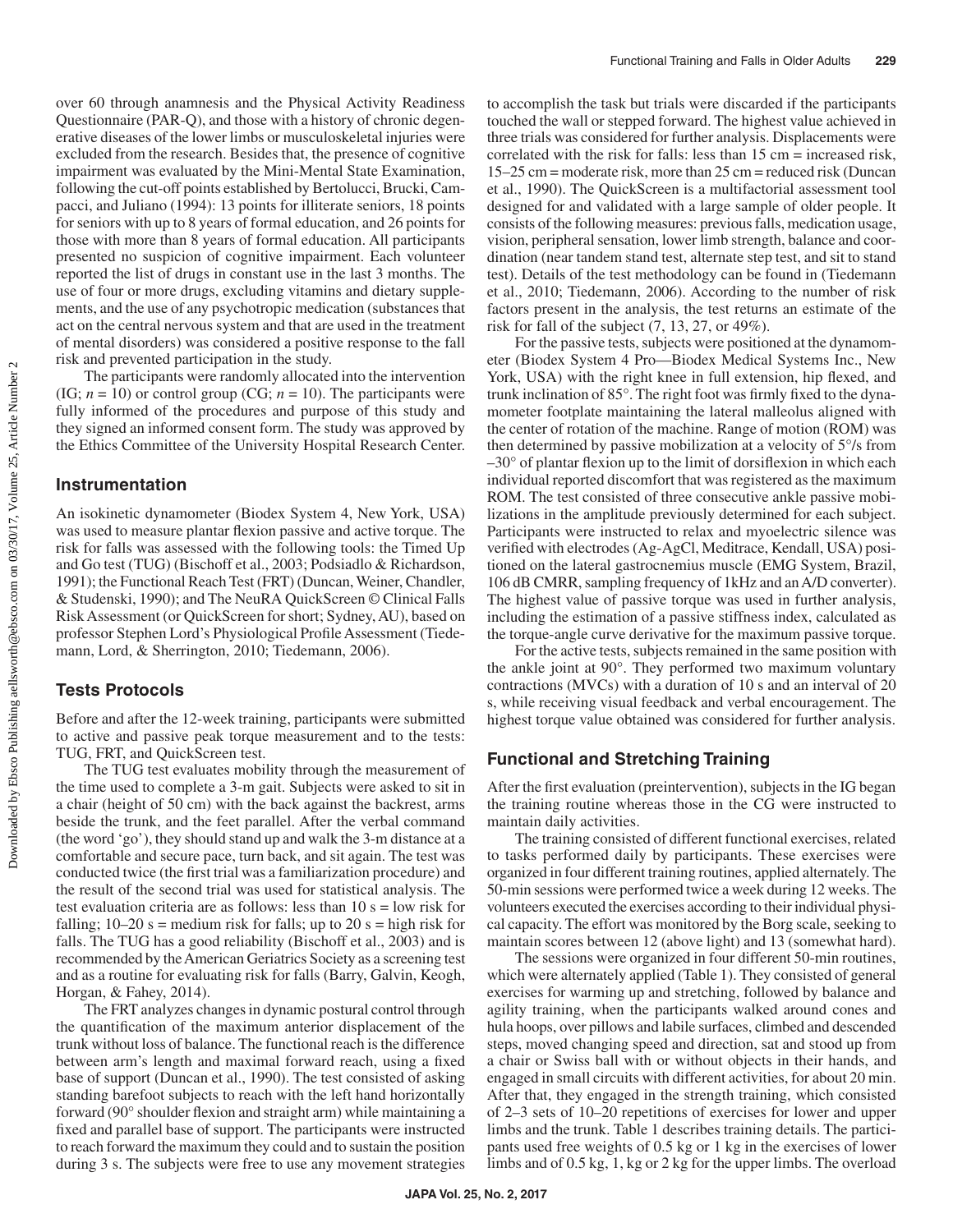| <b>Functional Training Routines</b>       | Routine D<br>Routine C<br><b>Routine B</b> | - Walking over proprioceptive discs (3 min)<br>- Walking between hula hoops (1.5 min)<br>Balance and agility training (15 min)<br>Walking in plantar flexion (1.5 min)<br>- Walking over obstacles (1.5 min)<br>-Walking in dorsiflexion (1.5 min)<br>- Lateral displacement (1.5 min)<br>- Lateral displacement (1.5 min)<br>- Walking back (1.5 min)<br>Tandem gait (1.5 min)<br>- Lateral and straight displacement between cones<br>Warm-up (10 min): Stretching of major muscle groups and slow active mobilization of joints.<br>- Ascending and descending the bosu (3 min)<br>Balance and agility training (15 min)<br>- Walking over obstacles (3 min)<br>Wide-stride gait (3 min)<br>- Tandem gait (3 min)<br>(3 min)<br>with wide stride (7-8<br>- Mixed displacement between cones, over<br>steps and wide-stride gait $(7-8 \text{ min})$<br>- Mixed displacement over hula hoops and<br>Balance and agility training (15 min)<br>steps, and walking back<br>min) | Strength training (3 sets of 10 reps-20 min)<br>Shoulder horizontal abduction<br>- Shoulder abduction<br>Shoulder flexion<br>Shoulder press<br>- Biceps curl<br>- Third station: 3-m gait and 3 squats carrying a<br>- Fourth station: Shoulder flexion with barbell<br>Strength training circuit (4 stations, 1-min<br>- Second station: Foot with elastic<br>- First stations: Single leg squat<br>duration, 30-sec rest, 3 reps)<br>medicine ball<br>Strength training (3 sets of 10 reps-25 min)<br>- Standing simultaneous plantarflexion<br>- Standing unilateral hip abduction<br>extension<br>- Standing unilateral knee flexion<br>- Standing unilateral hip flexion<br>- Standing unilateral hip |
|-------------------------------------------|--------------------------------------------|--------------------------------------------------------------------------------------------------------------------------------------------------------------------------------------------------------------------------------------------------------------------------------------------------------------------------------------------------------------------------------------------------------------------------------------------------------------------------------------------------------------------------------------------------------------------------------------------------------------------------------------------------------------------------------------------------------------------------------------------------------------------------------------------------------------------------------------------------------------------------------------------------------------------------------------------------------------------------------|------------------------------------------------------------------------------------------------------------------------------------------------------------------------------------------------------------------------------------------------------------------------------------------------------------------------------------------------------------------------------------------------------------------------------------------------------------------------------------------------------------------------------------------------------------------------------------------------------------------------------------------------------------------------------------------------------------|
| Functional Training<br>Table <sub>1</sub> | Routine A                                  | - Walking straight, sitting and standing up<br>-Lateral displacement between cones<br>Balance and agility training (15 min)<br>- Walking back over a line (3 min)<br>- Walking between sticks (3 min)<br>- Walking over obstacles (3 min)<br>- Wide-stride gait (3 min)<br>with Swiss ball (3 min)                                                                                                                                                                                                                                                                                                                                                                                                                                                                                                                                                                                                                                                                             | Strength training (3 sets of 10 reps-20 min)<br>- Side-lying hip abduction<br>- Hip extension (supine)<br>- Triceps curl<br>- Biceps curl<br>- Curl up<br>- Sit ups                                                                                                                                                                                                                                                                                                                                                                                                                                                                                                                                        |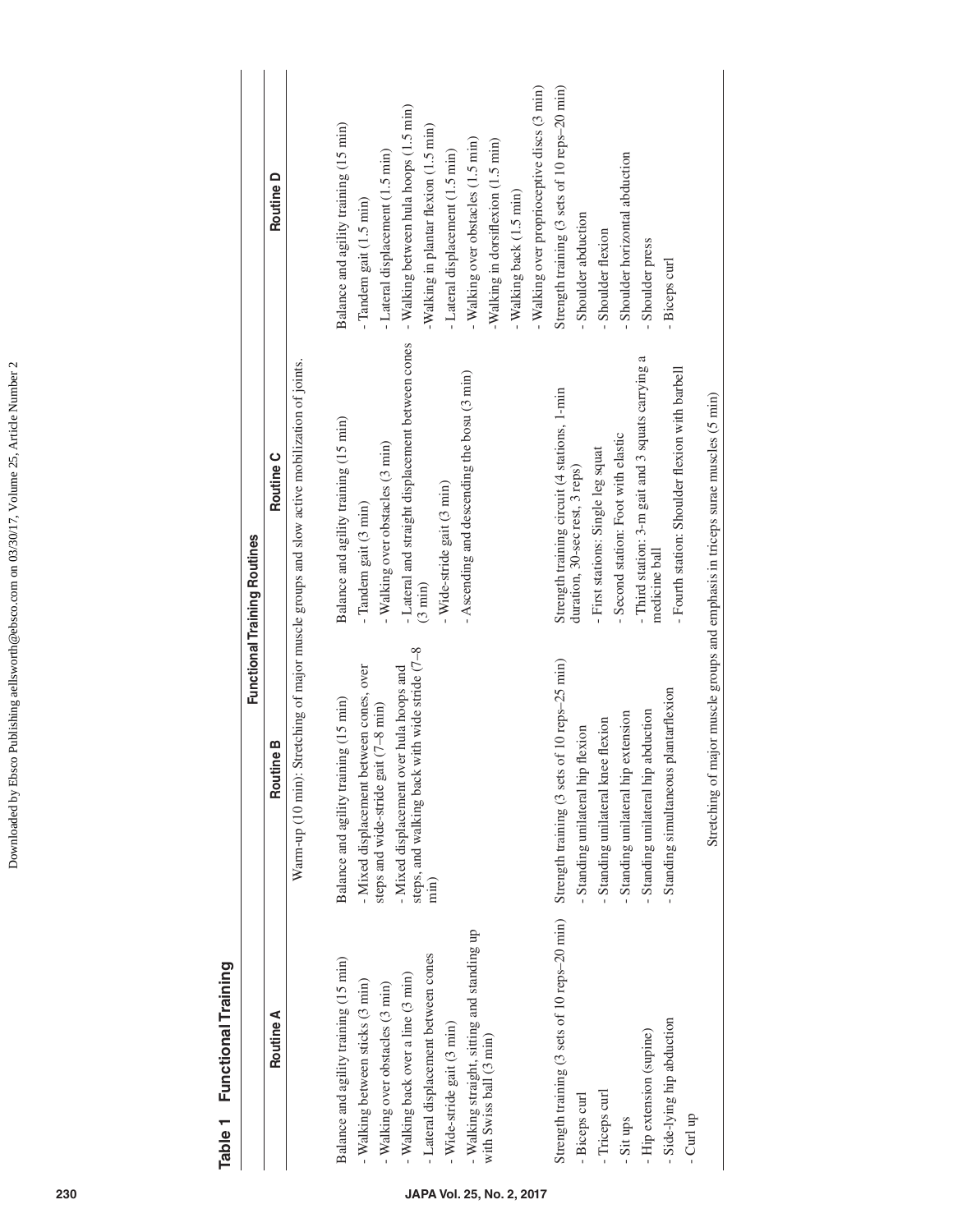

**Figure 1** Exercises of stretching training.

was determined by the perceived effort of each subject and it was increased whenever it was considered a light effort.

At the end of each session, the subjects performed light stretching of the major muscle groups (one set of active static stretching). Specifically for the plantar flexors, the volunteers performed three sets of 30 s, with an equal interval duration of two stretching exercises (Figure 1). They were encouraged to move the joint until the point of tolerable discomfort and to maintain the position during the subsequent 30 s.

### **Statistical Analysis**

Data normal distribution was assessed by the Kolmogorov-Smirnov test. A two-way analysis of variance for repeated measures was applied to investigate the effects of the training program over the variables comparing groups (CG / IG) and moment (before and after training). The analysis was conducted with the software Statistica 7.0 (Statsoft, Inc., Tulsa, OK) and the significance level for all tests was set at *p* < .05.

### **Results**

All variables showed a normal distribution and the mean and standard deviation values are presented in Table 2. The results of risk for fall provided by TUG, FRT, and QuickScreen tests showed no significant differences after training. Values of peak active torque showed a tendency to increase after training, however no significant differences were detected.

Maximum passive torque and passive stiffness index showed no significant differences. The intervention group presented significantly higher values of maximum dorsiflexion angle after training. The maximum effect size for the study was 0.384 (eta squared).

### **Discussion**

The results showed that a 12-week intervention based on FT and stretching exercises was not able to promote significant changes in the risk for fall scores, probably due to the use of activities that were not heavy enough to promote this kind of adaptation. In addition to that, the results also showed that the intervention could not generate adaptations in muscle strength, nor in muscle-tendon unit compliance. However, the training induced an increase in the flexibility levels, indicated by a significant increase in the maximum dorsiflexion angle, which was not followed by a concomitant increase in peak passive torque.

The TUG and FRT tests scores are based on accomplishment of tasks or movements that indicate mobility, balance control, and potential risk for falling. Bischoff et al. (2003) consider that when the TUG test is performed within 10 s, the individual can be considered independent and without risk for falls. All the participants of the current study were allocated in this profile before the intervention, with a time average of 7.98 s to accomplish the test. Therefore, any changes in these values induced by the FT were expected to be small. The same was observed in a study by Hernandez et al. (2010), who evaluated the risk for falls in older patients with Alzheimer's dementia before and after a 6-month systematic program of physical activity. Although seniors who comprised the study sample were affected by Alzheimer's dementia and the training was different from the current study, participants performed the test in less than 10 s, indicating the absence of falls risk, both before and after the intervention. Regarding the FRT, it is worth mentioning that the result of this test was shown to be related to the active force of plantar flexion (Daubney & Culham, 1999), which is in agreement with the fact that this variable also remained unaffected by the training.

Regarding maximum active torque, the training had no impact on the plantar flexors' maximum voluntary activation. It is known that, due to reduced muscle mass, decline in strength is one of the outcomes of aging (Narici & Maffulli, 2010). Morse et al. (2004) found that the peak plantar flexion torque was significantly reduced (~ 39%) on active older women compared with active young people.

**Table 2 Mean Values and Standard Deviation of the Variables**

|                                         | <b>Intervention Group</b> |                    | <b>Control Group</b> |                   |
|-----------------------------------------|---------------------------|--------------------|----------------------|-------------------|
| <b>Variables</b>                        | Pre                       | <b>Post</b>        | Pre                  | <b>Post</b>       |
| QuickScreen test $(\% )$                | $16.00 \pm 7.95$          | $18.60 \pm 7.22$   | $18.80 \pm 12.41$    | $16.20 \pm 12.89$ |
| Timed Up $&$ Go results (s)             | $7.98 \pm 1.71$           | $8.54 \pm 2.15$    | $7.96 \pm 2.93$      | $8.66 \pm 4.34$   |
| Functional Reach Test (cm)              | $16.80 \pm 7.71$          | $17.90 \pm 8.96$   | $20.90 \pm 7.83$     | $19.80 \pm 5.05$  |
| Peak active torque $(N \cdot m)$        | $43.33 \pm 15.00$         | $49.27 \pm 12.98$  | $60.61 \pm 21.12$    | $58.00 \pm 19.38$ |
| Peak passive torque $(N \cdot m)$       | $19.15 \pm 18.51$         | $23.60 \pm 9.92$   | $21.28 \pm 11.04$    | $28.56 \pm 12.41$ |
| Maximum dorsifiexion angle $(°)$        | $33.78 \pm 8.57$          | $38.89 \pm 7.52^*$ | $34.67 \pm 12.00$    | $35.11 \pm 12.13$ |
| Passive stiffness $(N \cdot m)^{\circ}$ | $0.95 \pm 0.66$           | $1.07 \pm 0.44$    | $1.28 \pm 0.30$      | $1.54 \pm 0.38$   |

\* Significant differences between pre- and posttest.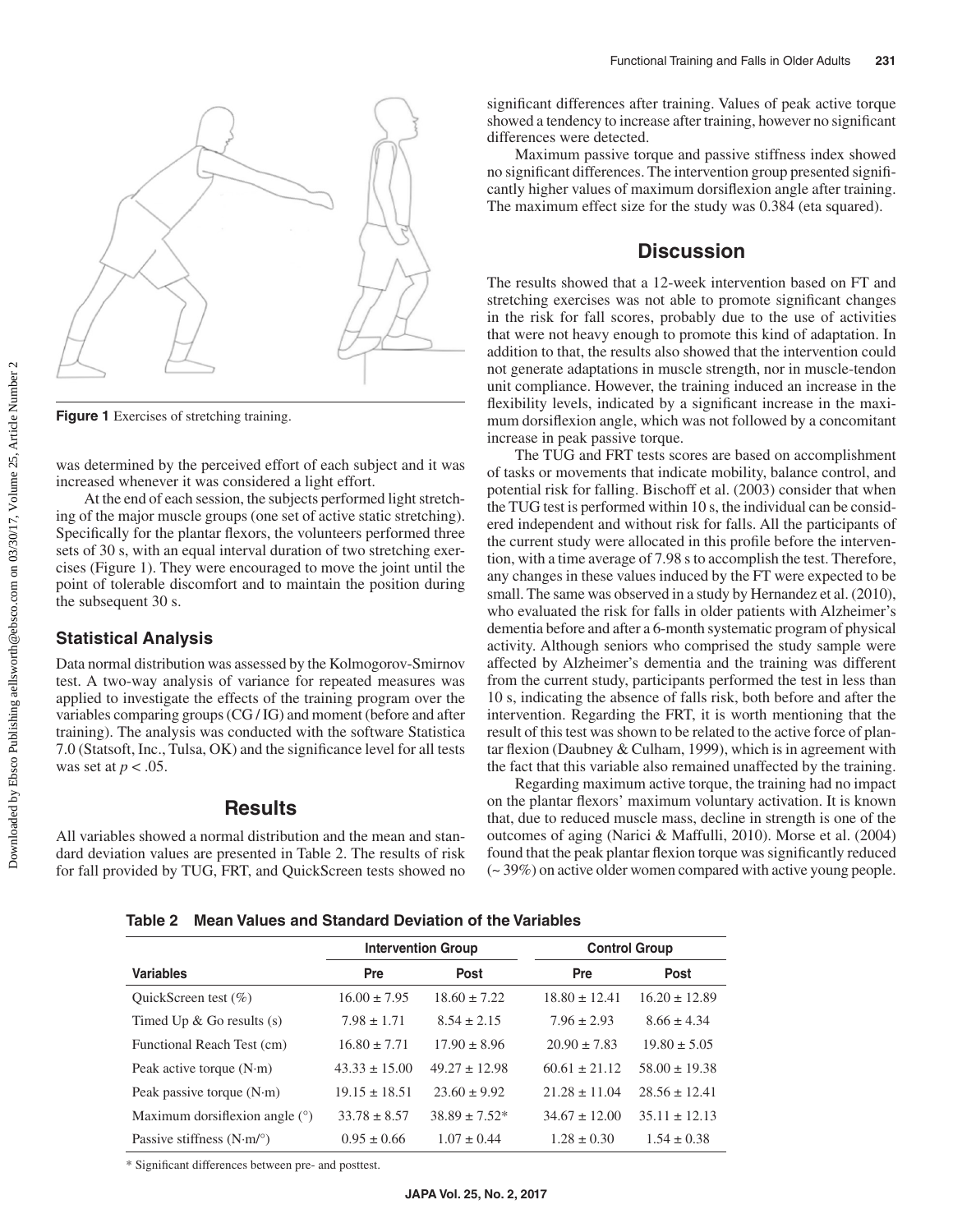The authors declare that part of this difference can be attributed to the reduction of muscle volume, coupled with a reduced muscle activation ability (Narici, Reeves, Morse, & Maganaris, 2004). However, the aged muscles are highly adaptable when subjected to overload. Several authors have demonstrated significant increases (ranging from 12–20%) in plantar flexion active torque of older adults after training (de Boer, Morse, Thom, De Haan, & Narici, 2007; Ferri et al., 2003; Morse et al., 2005). However, those studies employed strength training with intensities higher than the one applied in the functional training of the current study. Fiatarone et al. (1990) in a classical study reported that interventions at higher intensities promote greater muscle strength gains even in older individuals. In their study, the authors submitted a group of adults aged older than 90 years to 8 weeks of high-intensity resistive training (80% of 1RM), with weekly load adjustment, and found an increase of 174% in knee extensors maximum strength of these individuals. On the other hand, low and moderate intensities tend to produce little or no increase in strength in older people, as reported by Aniansson and Gustafsson (1981) in another classic study. The authors submitted a group of seniors to a low/moderate intensity strength training for 12 weeks and found increases of 9–22% of knee extensor strength. The same happened in this study, as the FT, conducted with low/moderate intensity and volume (levels 12 levels and 13 of the Borg scale) was not able to promote change in plantar flexor torque levels. Functional trainings prescribed to older individuals are commonly of low intensity to emphasize security and minimize injury risk. However, the present results have shown that this type of training has no effect on strength and on the risk for falls and, therefore, it should be modified to achieve such goals.

It is discussed in the literature that with aging the maximum range of motion of the lower limbs is reduced, contributing to the loss of balance and increasing the risk for falls (Wu et al., 2012). Gajdosik et al. (1999) compared the dorsiflexion range of motion of young, middle-aged, and older women, and found a progressive decrease in maximum dorsiflexion with advancing age. A smaller range of ankle motion during gait was also found in older adults with a history of falls compared with those with no fall history (Góes et al., 2015). It is a consensus that the physical exercises contribute to improved range of motion. Wu et al. (2012) found that older participants of low-impact activities (dance) had higher dorsiflexion levels compared with sedentary older participants. It seems that a specific ST is efficient for the goal of increased amplitude even with older subjects, and the current study corroborates with this fact, with a mean increase of 5.1°, similar to Gajdosik et al. (2005). However, such an increase was not accompanied by a concomitant increase in passive torque, which would indicate an increased stretch tolerance. We speculate that the high interindividual variability of torque values contributed to the results found and that a neural adaptation of increased stretch tolerance would be more plausible than a structural adaptation such as sarcomerogenesis or increases in noncontractile proteins, as suggested by Gajdosik et al. (2005). The authors found that older participants engaged in an 8-week stretching program had a significant increase in the maximum range of dorsiflexion, passive resistive forces throughout the full stretch range of motion, and also enhanced performances in functional activities. Methodological differences, such as force estimates instead of torque measurements and the instrumentation used, could justify these differences.

The passive dorsiflexion torque has been used to calculate the passive stiffness, which also remained the same after the training. It is known that the greater the stiffness presented by the structures surrounding the joint (primarily muscle and tendon), the faster the joint reaches a sufficient resistance to prevent an unnecessary joint displacement (Morse, Degens, Seynnes, Maganaris, & Jones, 2008). However, the training applied was not able to promote changes in joint stiffness, ratifying the fact that the risk for falls remained unchanged after the intervention.

The small sample size was a limitation of the current study (demonstrated by the low effect size) and may justify the lack of findings regarding the risk for falls. However, the results indicate a tendency that risks for falls will not change due to a training that is usually prescribed to older adults.

### **Conclusion**

A FT and ST program was not sufficient to promote adaptations in triceps surae torque and ankle passive stiffness index, nor to enhance performance on functional tests, which would indicate a decrease in the risks for falls scores of older volunteers. Furthermore, the significant increase in the maximum range of dorsiflexion indicates a positive impact of specific stretching exercises of triceps surae conducted in the end of each training session.

Further studies with different training protocols are necessary to clarify the effects of functional training programs in torque and in other parameters and structures affected by aging.

### **References**

- Aniansson, A., & Gustafsson, E. (1981). Physical training in elderly man with special reference to quadriceps muscle strength and morphology. *Clinical Physiology (Oxford, England), 1*(1), 87–98. [doi:10.1111/](http://dx.doi.org/10.1111/j.1475-097X.1981.tb00876.x) [j.1475-097X.1981.tb00876.x](http://dx.doi.org/10.1111/j.1475-097X.1981.tb00876.x)
- Barry, E., Galvin, R., Keogh, C., Horgan, F., & Fahey, T. (2014). Is the Timed Up and Go test a useful predictor of risk of falls in community dwelling older adults : a systematic review and meta- analysis. *BMC Geriatrics, 14*(1), 14. [PubMed](https://www.ncbi.nlm.nih.gov/entrez/query.fcgi?cmd=Retrieve&db=PubMed&list_uids=24484314&dopt=Abstract) [doi:10.1186/1471-2318-14-14](http://dx.doi.org/10.1186/1471-2318-14-14)
- Bean, J.F., Vora, A., & Frontera, W.R. (2004). Benefits of exercise for community-dwelling older adults. *Archives of Physical Medicine and Rehabilitation, 85*(SUPPL. 3), 31–S42. [PubMed](https://www.ncbi.nlm.nih.gov/entrez/query.fcgi?cmd=Retrieve&db=PubMed&list_uids=15221722&dopt=Abstract) [doi:10.1016/j.](http://dx.doi.org/10.1016/j.apmr.2004.03.010) [apmr.2004.03.010](http://dx.doi.org/10.1016/j.apmr.2004.03.010)
- Bertolucci, P.H., Brucki, S.M., Campacci, S.R., & Juliano, Y. (1994). O Mini-Exame do Estado Mental em uma população geral. Impacto da escolaridade. *Arquivos de Neuro-Psiquiatria, 52*(1), 1–7[. PubMed](https://www.ncbi.nlm.nih.gov/entrez/query.fcgi?cmd=Retrieve&db=PubMed&list_uids=8002795&dopt=Abstract) [doi:10.1590/S0004-282X1994000100001](http://dx.doi.org/10.1590/S0004-282X1994000100001)
- Bischoff, H.A., Stahelin, H.B., Monsch, A.U., Iversen, M.D., Weyh, A., von Dechend, M., . . . Theiler, R. (2003). Identifying a cut-off point for normal mobility : a comparison of the timed " up and go " test in community-dwelling and institutionalised elderly women. *Age and Ageing, 32*(3), 315–320. [PubMed](https://www.ncbi.nlm.nih.gov/entrez/query.fcgi?cmd=Retrieve&db=PubMed&list_uids=12720619&dopt=Abstract) [doi:10.1093/ageing/32.3.315](http://dx.doi.org/10.1093/ageing/32.3.315)
- de Boer, M.D., Morse, C.I., Thom, J.M., De Haan, A., & Narici, M.V. (2007). Changes in Antagonist Muscles' Coactivation in Response to Strength Training in Older Women. *The Journals of Gerontology. Series A, Biological Sciences and Medical Sciences, 62*(9), 1022–1027. [PubMed](https://www.ncbi.nlm.nih.gov/entrez/query.fcgi?cmd=Retrieve&db=PubMed&list_uids=17895442&dopt=Abstract)
- Chodzko-Zajko, W.J., Proctor, D.N., Singh, M.A.F., Minson, C.T., Nigg, C.R., Salem, G.J., & Skinner, J.S. (2009). Exercise and Physical activity for older adults. *Medicine and Science in Sports and Exercise, 41,* 1510–1530. [PubMed](https://www.ncbi.nlm.nih.gov/entrez/query.fcgi?cmd=Retrieve&db=PubMed&list_uids=19516148&dopt=Abstract) [doi:10.1249/MSS.0b013e3181a0c95c](http://dx.doi.org/10.1249/MSS.0b013e3181a0c95c)
- Daubney, M.E., & Culham, E.G. (1999). Lower-extremity muscle force and balance performance in adults aged 65 years and older. *Physical Therapy, 79,* 1177–1185[. PubMed](https://www.ncbi.nlm.nih.gov/entrez/query.fcgi?cmd=Retrieve&db=PubMed&list_uids=10630286&dopt=Abstract)
- de Bruin, E.D., Najafi, B., Murer, K., Uebelhart, D., & Aminian, K. (2007). Quantification of everyday motor function in a geriatric population. *Journal of Rehabilitation Research and Development, 44,* 417–426. [PubMed](https://www.ncbi.nlm.nih.gov/entrez/query.fcgi?cmd=Retrieve&db=PubMed&list_uids=18247238&dopt=Abstract) [doi:10.1682/JRRD.2006.01.0003](http://dx.doi.org/10.1682/JRRD.2006.01.0003)
- de Vreede, P.L., Samson, M.M., van Meeteren, N.L., Duursma, S.A., & Verhar, H.J. (2005). Functional-task exercise versus resistance strength exercise to improve daily function in older women: a randomized,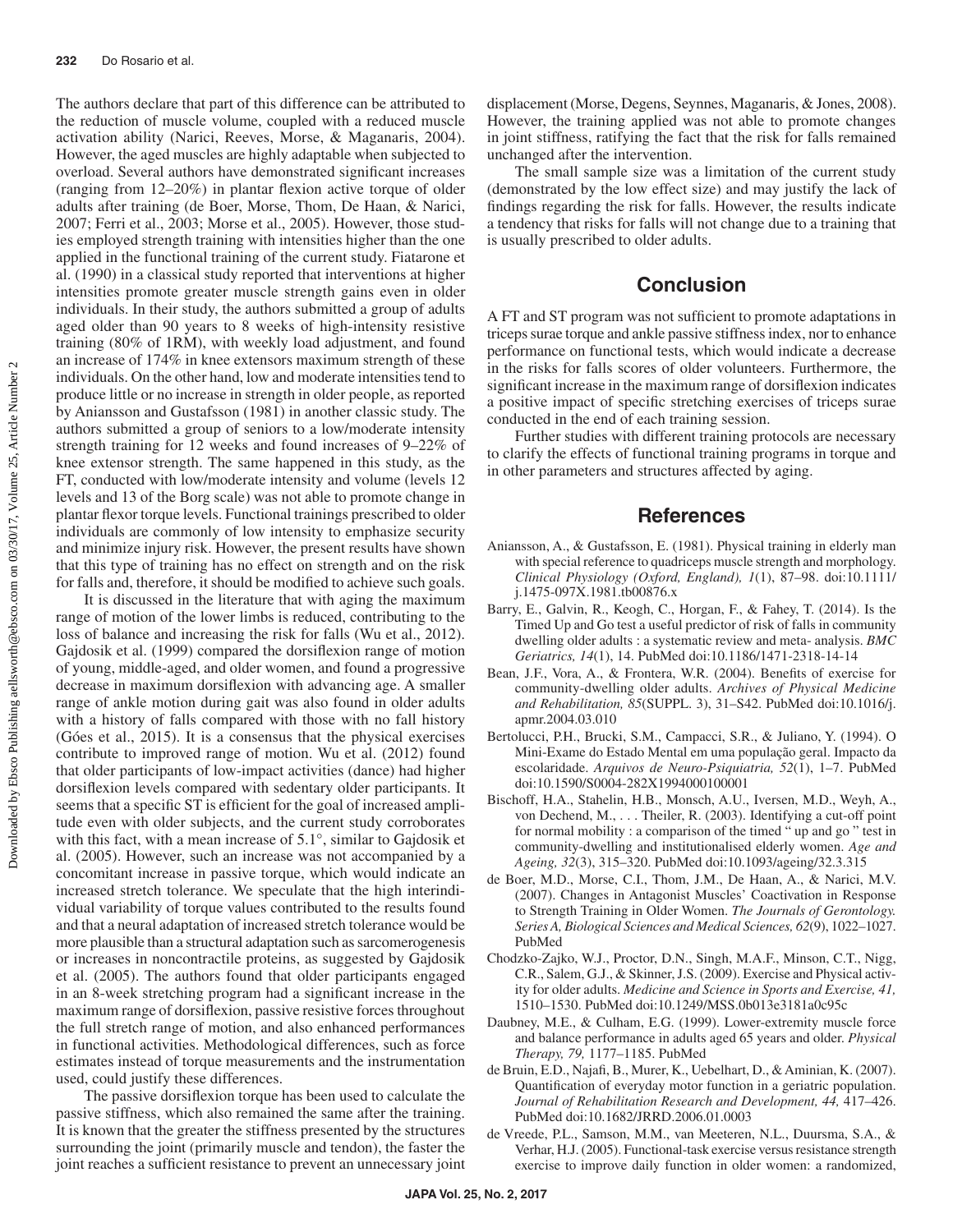controlled trial. *Journal of the American Geriatrics Society, 53,* 2–10. [PubMed](https://www.ncbi.nlm.nih.gov/entrez/query.fcgi?cmd=Retrieve&db=PubMed&list_uids=15667369&dopt=Abstract) [doi:10.1111/j.1532-5415.2005.53003.x](http://dx.doi.org/10.1111/j.1532-5415.2005.53003.x)

- Duncan, P.W., Weiner, D.K., Chandler, J., & Studenski, S. (1990). Functional reach: a new clinical measure of balance. *Journal of Gerontology, 45*(6), M192–M197. [PubMed](https://www.ncbi.nlm.nih.gov/entrez/query.fcgi?cmd=Retrieve&db=PubMed&list_uids=2229941&dopt=Abstract) [doi:10.1093/geronj/45.6.M192](http://dx.doi.org/10.1093/geronj/45.6.M192)
- Ferri, A., Scaglioni, G., Pousson, M., Capodaglio, P., Van Hoecke, J., & Narici, M.V. (2003). Strength and power changes of the human plantar flexors and knee extensors in response to resistance training in old age. *Acta Physiologica Scandinavica, 177,* 69–78[. PubMed](https://www.ncbi.nlm.nih.gov/entrez/query.fcgi?cmd=Retrieve&db=PubMed&list_uids=12492780&dopt=Abstract) [doi:10.1046/j.1365-201X.2003.01050.x](http://dx.doi.org/10.1046/j.1365-201X.2003.01050.x)
- Fiatarone, M.A., Marks, E.C., Ryan, N.D., Meredith, C.N., Lipsitz, L.A., & Evans, W.J. (1990). High-Intensity Strength Training in Nonagenarians. Effects on Skeletal Muscle. *Journal of the American Medical Association, 263*(22), 3029–3034[. PubMed](https://www.ncbi.nlm.nih.gov/entrez/query.fcgi?cmd=Retrieve&db=PubMed&list_uids=2342214&dopt=Abstract) [doi:10.1001/](http://dx.doi.org/10.1001/jama.1990.03440220053029) [jama.1990.03440220053029](http://dx.doi.org/10.1001/jama.1990.03440220053029)
- Gajdosik, R.L., Vander, D.W., & Williams, A.K. (1999). Concentric isokinetic torque characteristics of the calf muscles of active women aged 20 to 84 years. *The Journal of Orthopaedic and Sports Physical Therapy, 29*(3), 181–190. [PubMed](https://www.ncbi.nlm.nih.gov/entrez/query.fcgi?cmd=Retrieve&db=PubMed&list_uids=10322592&dopt=Abstract) [doi:10.2519/jospt.1999.29.3.181](http://dx.doi.org/10.2519/jospt.1999.29.3.181)
- Gajdosik, R.L., Vander Linden, D.W., McNair, P.J., Williams, A.K., & Riggin, T.J. (2005). Effects of an eight-week stretching program on the passive-elastic properties and function of the calf muscles of older women. *Clinical Biomechanics (Bristol, Avon), 20*(9), 973–983. [PubMed](https://www.ncbi.nlm.nih.gov/entrez/query.fcgi?cmd=Retrieve&db=PubMed&list_uids=16054737&dopt=Abstract) [doi:10.1016/j.clinbiomech.2005.05.011](http://dx.doi.org/10.1016/j.clinbiomech.2005.05.011)
- Gill, T.M., Baker, D.I., Gottschalk, M., Peduzzi, P.N., Allore, H., & Byers, A. (2002). A program to prevent functional decline in physically frail, elderly persons who live at home. *The New England Journal of Medicine, 347*(14), 1068–1074. [PubMed](https://www.ncbi.nlm.nih.gov/entrez/query.fcgi?cmd=Retrieve&db=PubMed&list_uids=12362007&dopt=Abstract) [doi:10.1056/NEJMoa020423](http://dx.doi.org/10.1056/NEJMoa020423)
- Góes, S.M., Leite, N., Stefanello, J.M.F., Homann, D., Lynn, S.K., & Rodacki, A.L.F. (2015). Ankle dorsiflexion may play an important role in falls in women with fibromyalgia. *Clinical Biomechanics (Bristol, Avon), 30*(6), 593–598. [PubMed](https://www.ncbi.nlm.nih.gov/entrez/query.fcgi?cmd=Retrieve&db=PubMed&list_uids=25866321&dopt=Abstract) [doi:10.1016/j.clinbio](http://dx.doi.org/10.1016/j.clinbiomech.2015.03.026)[mech.2015.03.026](http://dx.doi.org/10.1016/j.clinbiomech.2015.03.026)
- Gschwind, Y.J., Kressig, R.W., Lacroix, A., Muehlbauer, T., Pfenninger, B., & Granacher, U. (2013). A best practice fall prevention exercise program to improve balance, strength / power, and psychosocial health in older adults : study protocol for a randomized controlled trial. *BMC Geriatrics, 13,* 105. [PubMed](https://www.ncbi.nlm.nih.gov/entrez/query.fcgi?cmd=Retrieve&db=PubMed&list_uids=24106864&dopt=Abstract) [doi:10.1186/1471-2318-13-105](http://dx.doi.org/10.1186/1471-2318-13-105)
- Hernandez, S.S.S., Coelho, F.G.M., Gobbi, S., & Stella, F. (2010). Effects of physical activity on cognitive functions, balance and risk of falls in elderly patients with Alzheimer's dementia. *Brazilian Journal of Physiotherapy, 14*(1), 68–74. [PubMed](https://www.ncbi.nlm.nih.gov/entrez/query.fcgi?cmd=Retrieve&db=PubMed&list_uids=20414564&dopt=Abstract) [doi:10.1590/S1413-](http://dx.doi.org/10.1590/S1413-35552010000100011) [35552010000100011](http://dx.doi.org/10.1590/S1413-35552010000100011)
- LaRoche, D.P., Cremin, K.A., Greenleaf, B., & Croce, R.V. (2010). Rapid torque development in older female fallers and nonfallers : A comparison across lower-extremity muscles. *Journal of Electromyography and Kinesiology, 20*(3), 482–488[. PubMed](https://www.ncbi.nlm.nih.gov/entrez/query.fcgi?cmd=Retrieve&db=PubMed&list_uids=19782579&dopt=Abstract) [doi:10.1016/j.](http://dx.doi.org/10.1016/j.jelekin.2009.08.004) [jelekin.2009.08.004](http://dx.doi.org/10.1016/j.jelekin.2009.08.004)
- Magnusson, S.P., Narici, M.V., Maganaris, C.N., & Kjaer, M. (2008). Human tendon behaviour and adaptation, in vivo. *The Journal of Physiology, 586*(1), 71–81[. PubMed](https://www.ncbi.nlm.nih.gov/entrez/query.fcgi?cmd=Retrieve&db=PubMed&list_uids=17855761&dopt=Abstract) [doi:10.1113/jphysiol.2007.139105](http://dx.doi.org/10.1113/jphysiol.2007.139105)
- Morse, C.I., Degens, H., Seynnes, O.R., Maganaris, C.N., & Jones, D.A. (2008). The acute effect of stretching on the passive stiffness of the human gastrocnemius muscle tendon unit. *The Journal of Physiology, 586*(1), 97–106. [PubMed](https://www.ncbi.nlm.nih.gov/entrez/query.fcgi?cmd=Retrieve&db=PubMed&list_uids=17884924&dopt=Abstract) [doi:10.1113/jphysiol.2007.140434](http://dx.doi.org/10.1113/jphysiol.2007.140434)
- Morse, C.I., Thom, J.M., Davis, M.G., Fox, K.R., Birch, K.M., & Narici, M.V. (2004). Reduced plantarflexor specific torque in the elderly is associated with a lower activation capacity. *European Journal of Applied Physiology and Physiology, 92,* 219–226[. PubMed](https://www.ncbi.nlm.nih.gov/entrez/query.fcgi?cmd=Retrieve&db=PubMed&list_uids=15054662&dopt=Abstract) [doi:10.1007/s00421-004-1056-y](http://dx.doi.org/10.1007/s00421-004-1056-y)
- Morse, C.I., Thom, J.M., Mian, O.S., Muirhead, A., Birch, K.M., & Narici, M.V. (2005). Muscle strength, volume and activation following

12-month resistance training in 70-year-old males. *European Journal of Applied Physiology and Occupational Physiology, 95,* 197–204. [PubMed](https://www.ncbi.nlm.nih.gov/entrez/query.fcgi?cmd=Retrieve&db=PubMed&list_uids=16003538&dopt=Abstract) [doi:10.1007/s00421-005-1342-3](http://dx.doi.org/10.1007/s00421-005-1342-3)

- Narici, M.V., & Maffulli, N. (2010). Sarcopenia : characteristics, mechanisms and functional significance. *British Medical Bulletin, 95,* 139–159. [PubMed](https://www.ncbi.nlm.nih.gov/entrez/query.fcgi?cmd=Retrieve&db=PubMed&list_uids=20200012&dopt=Abstract) [doi:10.1093/bmb/ldq008](http://dx.doi.org/10.1093/bmb/ldq008)
- Narici, M.V., Maffulli, N., & Maganaris, C.N. (2008). Ageing of human muscles and tendons. *Disability and Rehabilitation, 30*(20-22), 1548–1554. [PubMed](https://www.ncbi.nlm.nih.gov/entrez/query.fcgi?cmd=Retrieve&db=PubMed&list_uids=18608375&dopt=Abstract) [doi:10.1080/09638280701831058](http://dx.doi.org/10.1080/09638280701831058)
- Narici, M.V., & Maganaris, C.N. (2006). Adaptability of elderly human muscles and tendons to increased loading. *Journal of Anatomy, 208,* 433–443. [PubMed](https://www.ncbi.nlm.nih.gov/entrez/query.fcgi?cmd=Retrieve&db=PubMed&list_uids=16637869&dopt=Abstract) [doi:10.1111/j.1469-7580.2006.00548.x](http://dx.doi.org/10.1111/j.1469-7580.2006.00548.x)
- Narici, M.V., & Maganaris, C.N. (2007). Plasticity of the muscle-tendon complex with disuse and aging. *Exercise and Sport Sciences Reviews, 35*(3), 126–134. [PubMed](https://www.ncbi.nlm.nih.gov/entrez/query.fcgi?cmd=Retrieve&db=PubMed&list_uids=17620931&dopt=Abstract) [doi:10.1097/jes.0b013e3180a030ec](http://dx.doi.org/10.1097/jes.0b013e3180a030ec)
- Narici, M.V., Reeves, N.D., Morse, C.I., & Maganaris, C.N. (2004). Muscular adaptations to resistance exercise in the elderly. *Journal of Musculoskeletal & Neuronal Interactions, 4*(2), 161–164. [PubMed](https://www.ncbi.nlm.nih.gov/entrez/query.fcgi?cmd=Retrieve&db=PubMed&list_uids=15615118&dopt=Abstract)
- NICE. (2013). Falls in older people : assessing risk and prevention. [Web page]. Available: [https://www.nice.org.uk/guidance/cg161/chapter/1](https://www.nice.org.uk/guidance/cg161/chapter/1-recommendations) [recommendations](https://www.nice.org.uk/guidance/cg161/chapter/1-recommendations)
- Pedrinelli, A., Garcez-Leme, L.E., & Azul Nobre Rdo, S. (2015). The effect of physical training on the locomotor apparatus in elderly people. *Revista Brasileira de Ortopedia, 44*(2), 96–101. [PubMed](https://www.ncbi.nlm.nih.gov/entrez/query.fcgi?cmd=Retrieve&db=PubMed&list_uids=26998458&dopt=Abstract) [doi:10.1590/](http://dx.doi.org/10.1590/S0102-36162009000200002) [S0102-36162009000200002](http://dx.doi.org/10.1590/S0102-36162009000200002)
- Podsiadlo, D., & Richardson, S. (1991). The Timed "Up & GO": a test of basic mobility for frail elderly persons. *Journal of the American Geriatrics Society, 39,* 142–148. [PubMed](https://www.ncbi.nlm.nih.gov/entrez/query.fcgi?cmd=Retrieve&db=PubMed&list_uids=1991946&dopt=Abstract) [doi:10.1111/j.1532-5415.1991.](http://dx.doi.org/10.1111/j.1532-5415.1991.tb01616.x) [tb01616.x](http://dx.doi.org/10.1111/j.1532-5415.1991.tb01616.x)
- Reeves, N.D. (2006). Adaptation of the tendon to mechanical usage. *Journal of Musculoskeletal & Neuronal Interactions, 6*(2), 174–180. [PubMed](https://www.ncbi.nlm.nih.gov/entrez/query.fcgi?cmd=Retrieve&db=PubMed&list_uids=16849829&dopt=Abstract)
- Reeves, N.D., Maganaris, C.N., & Narici, M.V. (2003). Effect of strength training on human patella tendon mechanical properties of older individuals. *The Journal of Physiology, 548*(3), 971–981[. PubMed](https://www.ncbi.nlm.nih.gov/entrez/query.fcgi?cmd=Retrieve&db=PubMed&list_uids=12626673&dopt=Abstract) [doi:10.1113/jphysiol.2002.035576](http://dx.doi.org/10.1113/jphysiol.2002.035576)
- Reeves, N.D., & Narici, M.V. (2003). Behavior of human muscle fascicles during shortening and lengthening contractions in vivo. *Journal of Applied Physiology, 95*(3), 1090–1096. [PubMed](https://www.ncbi.nlm.nih.gov/entrez/query.fcgi?cmd=Retrieve&db=PubMed&list_uids=12740314&dopt=Abstract) [doi:10.1152/jap](http://dx.doi.org/10.1152/japplphysiol.01046.2002)[plphysiol.01046.2002](http://dx.doi.org/10.1152/japplphysiol.01046.2002)
- Schwenk, M., Jordan, E.D., Honarvararaghi, B., Mohler, J., Armstrong, D.G., & Najafi, B. (2013). Effectiveness of foot and ankle exercise programs on reducing the risk of falling in older adults: a systematic review and meta-analysis of randomized controlled trials. *Journal of the American Podiatric Medical Association, 103*(6), 534–547.
- Tiedemann, A. (2006). *The development of a validated falls risk assessment for use in clinical practice*. Wales, UK: University of New South Wales.
- Tiedemann, A., Lord, S.R., & Sherrington, C. (2010). The development and validation of a brief performance-based fall risk assessment tool for use in primary care. *The Journals of Gerontology, Series A, Biological Sciences and Medical Sciences. 65*(8), 896–903. [PubMed](https://www.ncbi.nlm.nih.gov/entrez/query.fcgi?cmd=Retrieve&db=PubMed&list_uids=20522529&dopt=Abstract)
- Tinetti, M.E. (1994). Prevention of falls and fall injuries in elderly persons: a research agenda. *Preventive Medicine, 23,* 756–762. [PubMed](https://www.ncbi.nlm.nih.gov/entrez/query.fcgi?cmd=Retrieve&db=PubMed&list_uids=7845954&dopt=Abstract) [doi:10.1006/pmed.1994.1130](http://dx.doi.org/10.1006/pmed.1994.1130)
- Weppler, C.H., & Magnusson, S.P. (2010). Increasing muscle extensibility: a matter of increasing length or modifying sensation? *Physical Therapy, 90*(3), 438–449. [PubMed](https://www.ncbi.nlm.nih.gov/entrez/query.fcgi?cmd=Retrieve&db=PubMed&list_uids=20075147&dopt=Abstract) [doi:10.2522/ptj.20090012](http://dx.doi.org/10.2522/ptj.20090012)
- Wu, H., Gau, J., Hsu, C.H., Tu, J.H., & Tsao, T.H. (2012). Effects of habitual low-impact dance on the balance and torque of the knees of older female individuals. *Advances in Physiology Education, 2*(2), 39–43. [doi:10.4236/ape.2012.22007](http://dx.doi.org/10.4236/ape.2012.22007)